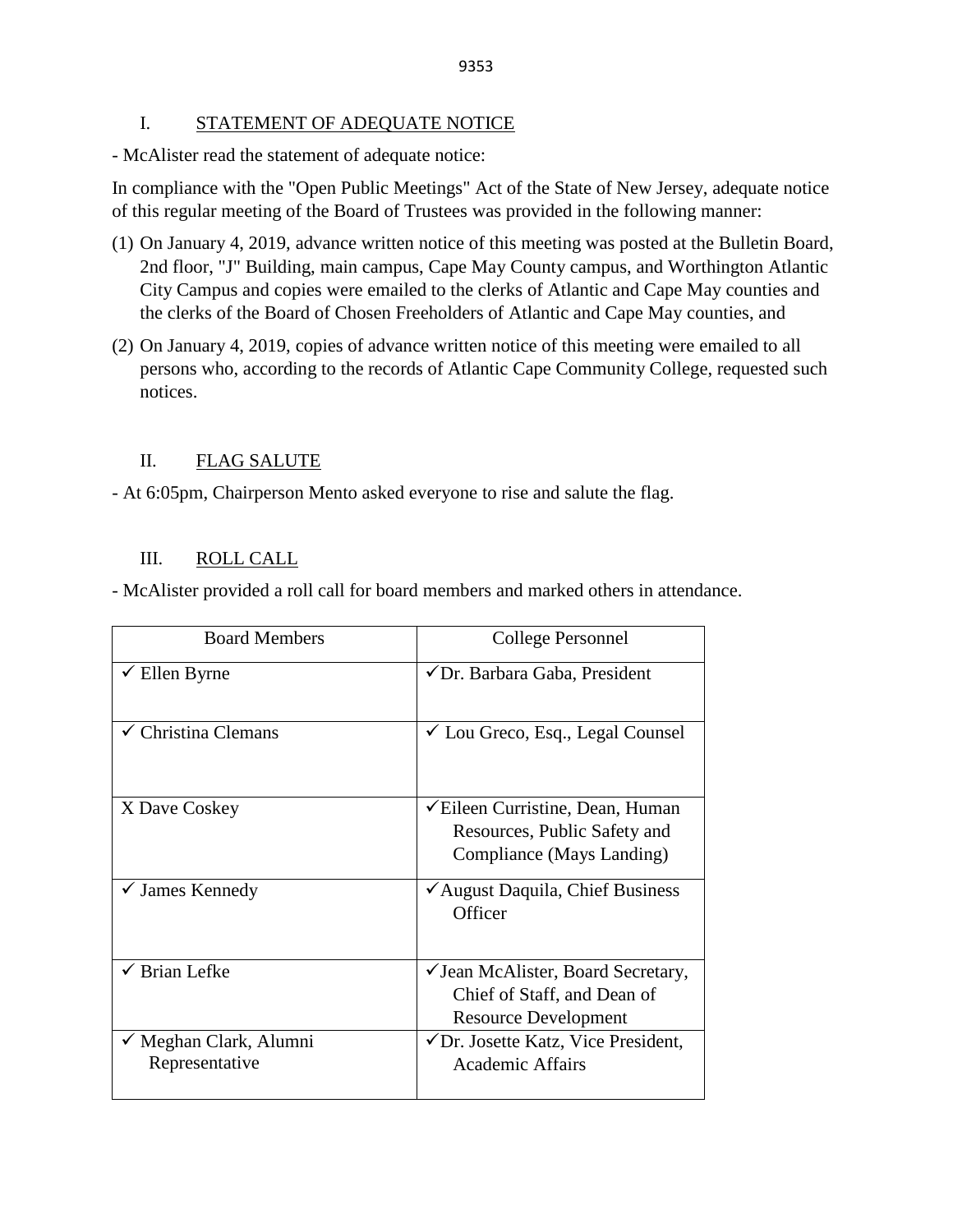| <b>Board Members</b>                                                                                                                                                                                                                                                                                                                                  | <b>College Personnel</b>                                                                                                                                                                                                                                          |
|-------------------------------------------------------------------------------------------------------------------------------------------------------------------------------------------------------------------------------------------------------------------------------------------------------------------------------------------------------|-------------------------------------------------------------------------------------------------------------------------------------------------------------------------------------------------------------------------------------------------------------------|
| ✔ Daniel Money                                                                                                                                                                                                                                                                                                                                        | $\checkmark$ Leslie Jamison, Chief Financial<br>Officer                                                                                                                                                                                                           |
| $\overline{\checkmark}$ Maria K. Mento                                                                                                                                                                                                                                                                                                                | X Dr. Vanessa O'Brien-<br>McMasters, Dean, Institutional<br>Research, Planning & Effectiveness<br>and Information Technology<br><b>Services</b>                                                                                                                   |
| X Robert Bumpus                                                                                                                                                                                                                                                                                                                                       | ✓ Paula Stewart Davis, Dean of<br><b>Student Affairs and Enrollment</b><br>Management                                                                                                                                                                             |
| X Dr. Judith DeStefano-Anen                                                                                                                                                                                                                                                                                                                           | X Donna Vassallo, Dean of<br>Worthington Atlantic City Campus,<br>and Dean of Career Education                                                                                                                                                                    |
| $\checkmark$ Donald J. Parker (Mays Landing)                                                                                                                                                                                                                                                                                                          | X Laura Batchelor, Executive<br>Director of Marketing and College<br>Relations                                                                                                                                                                                    |
| $\checkmark$ Maria Torres<br>X Helen Walsh                                                                                                                                                                                                                                                                                                            | √Maria Kellett, Dean of Cape May<br>County Campus, Associate<br>Dean of Resource Development                                                                                                                                                                      |
| $\checkmark$ Harrison Furman                                                                                                                                                                                                                                                                                                                          |                                                                                                                                                                                                                                                                   |
| <b>Other Public in Attendance-</b>                                                                                                                                                                                                                                                                                                                    |                                                                                                                                                                                                                                                                   |
| $\checkmark$ Charles Powell, Cape May County<br><b>Technical School (Cape May</b><br><b>County Education Advisory</b><br>Committee)<br>$\checkmark$ Art Hall, Publisher Cape May<br><b>County Herald</b><br>$\checkmark$ Vince Conti, Cape May County<br>Herald<br>$\checkmark$ Rusti Miller<br>$\checkmark$ Bert Rosica, Baseball Assistant<br>Coach | $\checkmark$ Bonnie Lindow, Atlantic County<br>Treasurer<br>← Heather Peterson-ACCCEA<br>✓ Caesar Niglio, ACCCEA<br>✔ Nancy Porfido, Director Student<br><b>Engagement and Judicial</b><br>Officer (presenting)<br>√ Chad Affrunti, Archery Coach<br>(presenting) |

# IV. CALL TO ORDER

-Chairperson Mento called the meeting to order at 6:10 pm.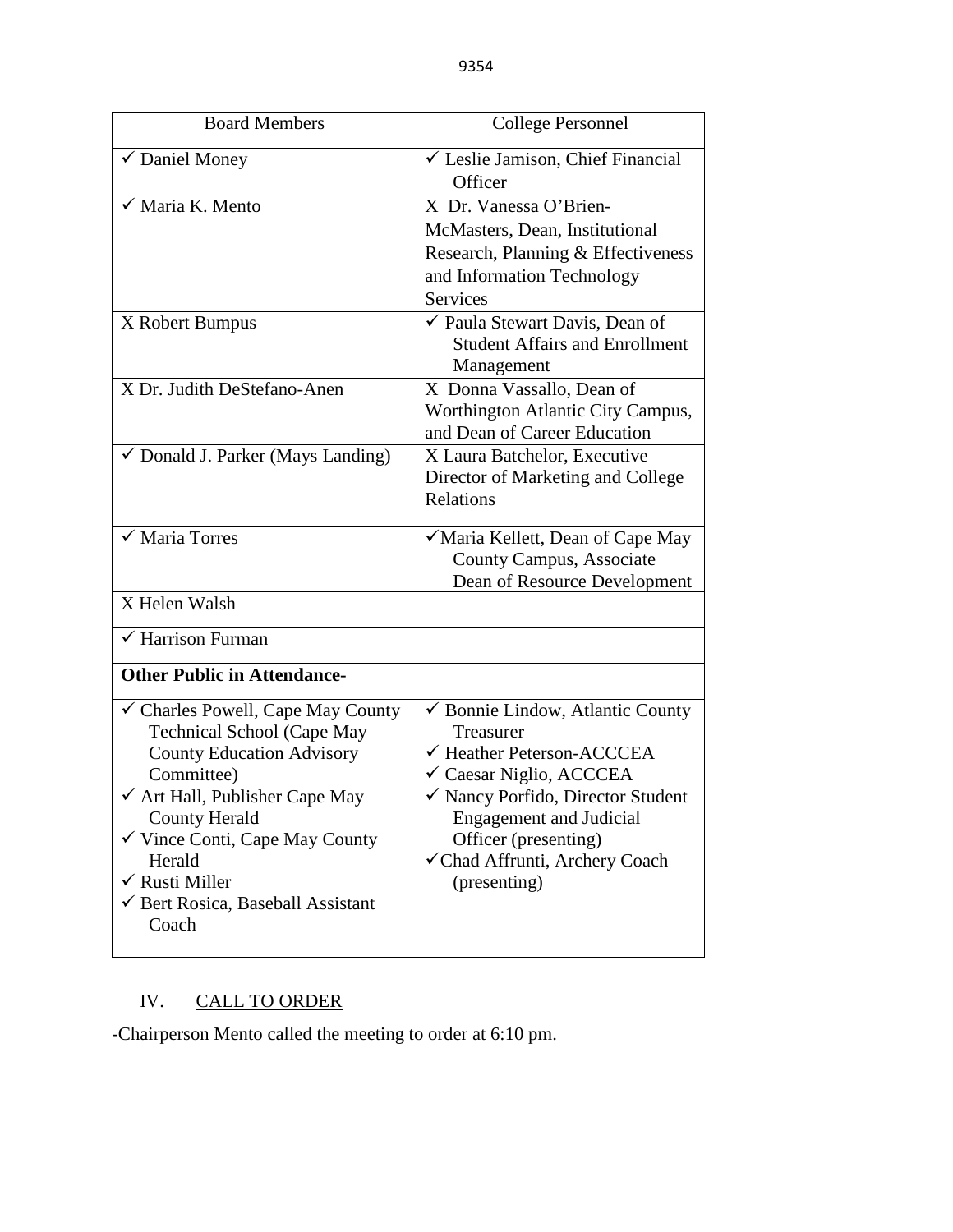#### V. PRESIDENT'S REPORT

Dr. Gaba discussed the following:

#### **Legislative Engagement**

**-** Dr. Gaba met with both Senator Chris Brown and Lt. Governor Sheila Oliver. The main topic discussed was "Free College" and the importance of the continuation of CCOG funding.

#### **Atlantic City Executive Council (ACEC)**

**-** ACEC is conducting a Town Hall meeting tonight to ascertain the concerns of Atlantic City citizens led by Lt. Governor Sheila Oliver. There are several staff leading breakout sessions; Dr. Vanessa O'Brien McMasters, Dr. Denise Coulter, Dean Donna Vassallo, Mr. Sherwood Taylor and Ms. Stephanie Davies. Information from these meetings will be used to assist the ACEC with developing action plans in response to the report.

#### **Henry Ford College (Dearborn, Michigan)**

- **-** Trustee Byrne and Dr. Gaba were invited to give a presentation at Henry Ford College on campus safety and security.
- **-** Trustee Byrne discussed that they presented on Atlantic Cape's "active shooter response" and the steps the Board took to address the need for armed guards on campus. The importance of communication with all stakeholders as part of the process was also discussed.

#### **Government Shutdown**

**-** Dr. Gaba reported on the impact of the Federal Government shutdown, especially on students applying for Financial Aid. Our Financial Aid department has taken several necessary steps to mitigate the effects of the shutdown. For example, students were permitted to sign Promissory Notes which holds their classes so they are not voided for nonpayment.

#### **Policy Academy**

**-** The Police Academy moves into T-building on February 1st. College staff have been moved to other locations.

#### **Partnerships-Rutgers University**

**-** The joint recruitment video was shown to the Board. The video features students who graduated from Atlantic Cape and have continued to Rutgers University. There were 23 Atlantic Cape students awarded merit scholarships totaling \$73,000. We will be crosspromoting at the College's Open House on April 7.

### **Marketing/College Relations**

- **-** We continue with aggressive marketing and public relations efforts.
- **-** The 2018 Annual Report –The Annual Report, which has not been published in 5 years, has been brought back. It is an important document to tell our story and preserve institutional history. Copies were provided to all Trustees.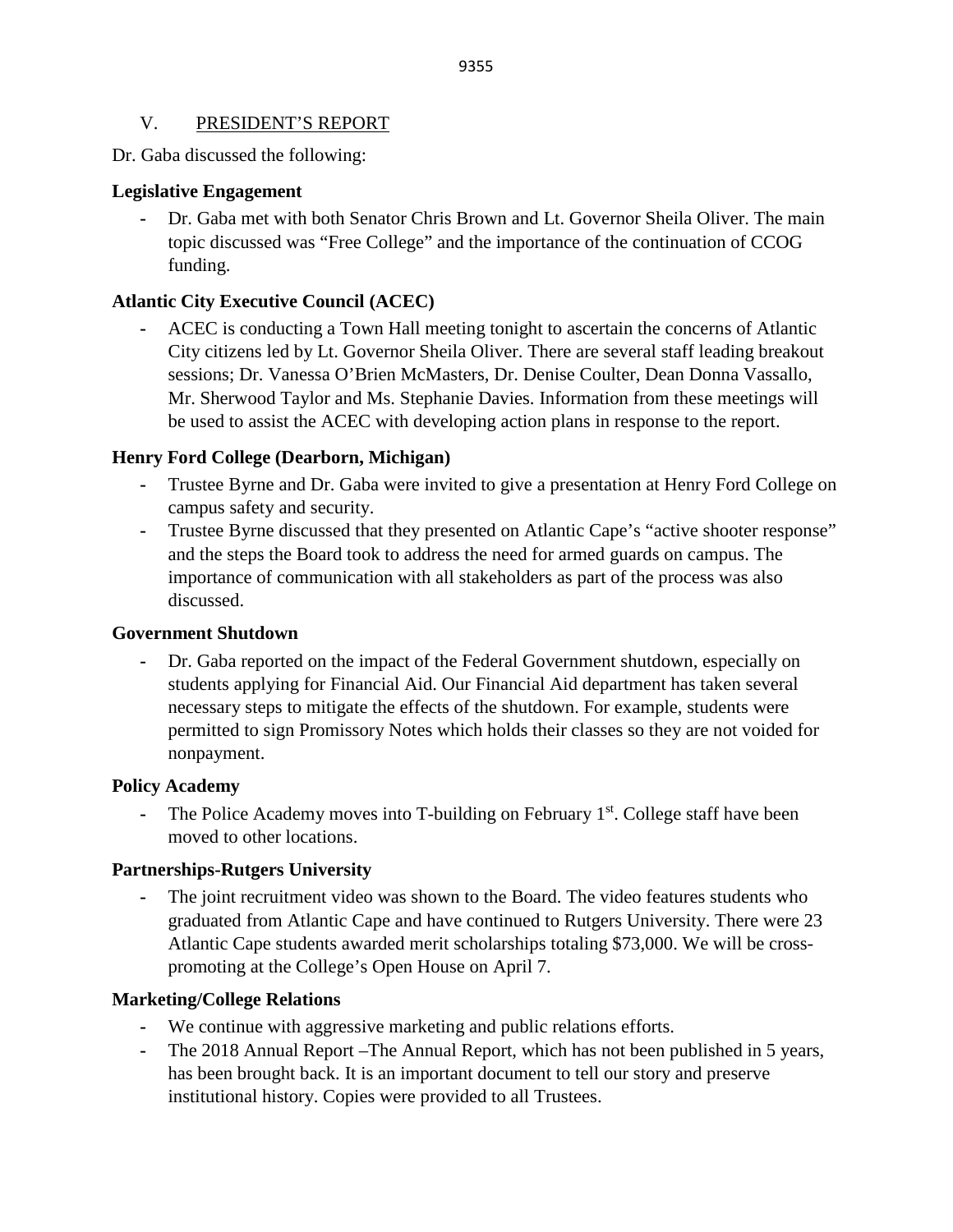- **-** *Atlantic County Woman* An article has been placed in this document written by Dr. Gaba.
- **-** A "Free College" banner has been placed in the Hamilton Mall. While we paid for the banner, the Hamilton Mall, our partner, has hung the banner at no cost. We are exploring other partnerships with the Mall.

# **Community College Opportunity Grant (CCOG)**

- **-** Dr. Gaba reported on the positive outcomes and initiatives utilizing CCOG funds.
- **-** The Interim Report was submitted to the State of New Jersey on December 1st. The report highlighted the integrated planning efforts implemented to identify and enroll students who can benefit from the State grant. The State provided positive feedback to Dr. O'Brien McMasters and invited her to a statewide meeting to facilitate a breakout session focusing on analytics.
- **-** Several Free College Financial Aid workshops have been held in January including the Covenant House, a Three Kings Day celebration in Atlantic City, Pleasantville High School, and Absegami High School.
- **-** A *Center for Teaching and Learning Excellence*, which includes an Adjunct Academy, has been established utilizing CCOG funds. The Center will deliver formalized professional development workshops on a regular basis, in person and via webinars.
- **-** *NET Tutor*, a 24-hour online tutoring service, is now available to students.

## **Workforce Development Initiatives**

- **-** The Kids College program returns this summer at all three campuses serving students in three age groups: 7-9 year olds, 10-12 year olds and 13-16 year olds.
- **-** The College entered into an agreement with the Delaware River and Bay Authority (DRBA) to provide educational opportunities for their staff.

## **Community Relations-Cape May**

**-** The Cape May County Campus will host a free "Basic Computer Skills Training for Veterans" on Saturday, February 23 and will continue monthly. Additionally, a VA Outreach Specialist and VA Service Officer will be on-hand to assist Veterans to navigate the VA benefit website.

## **Academic Affairs**

- **-** The Nursing Self-Study has been submitted to the Accreditation Commission for Education in Nursing (ACEN). Myrna Morales Keklak, Division Chairperson of Nursing, and the Nursing faculty have done an outstanding job preparing a quality document.
- **-** The College has signed an MOU with the New Jersey CannaBusiness Association. A non-credit course will be developed as we gauge community interest.

## **Consent Decree**

**-** The Quarterly Report through December 31, 2018 was submitted to the NFB as required by the Consent Decree. The response from the NFB was positive.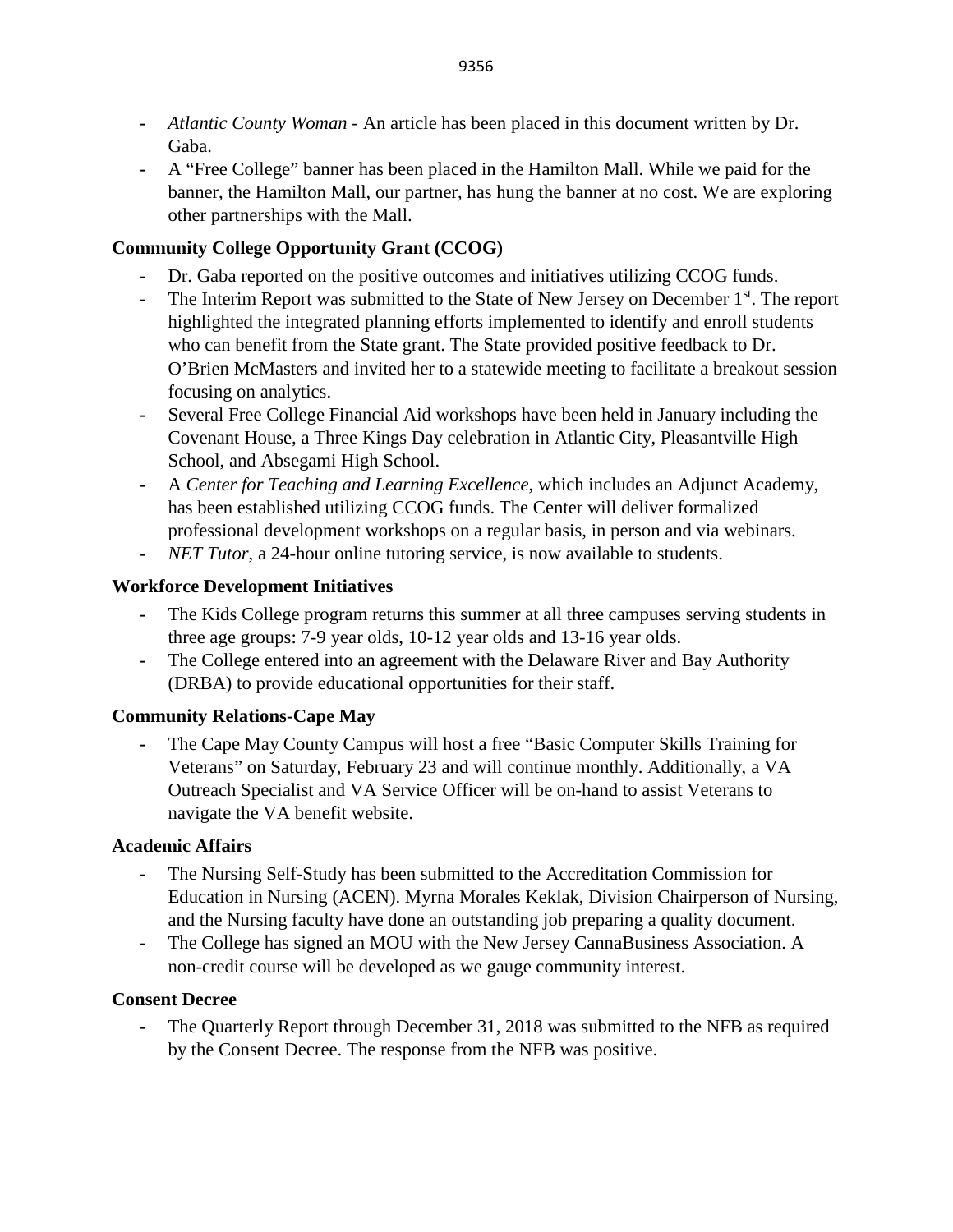#### **Inside the College**

**-** Nancy Porfido presented a comprehensive overview of the College's Athletics programs. Also, Chad Affrunti, Archery Coach, provided information about Helen Bolnick who was the driving force of the College's Archery program since its inception, who recently passed away.

### VI. COMMENTS FROM THE PUBLIC

-Chairperson Mento called for comments from the public on agenda items. No comment.

#### VII. CONSENT RESOLUTONS

-McAlister read the following consent resolutions.

**Res. #50** Approve: Regular Session Minutes (December 18, 2018)

**Res. #53**

## **Award of Bids**

| <b>Number</b>      | <b>Item and Vendor Information</b>                        | <b>Amount</b>                                                |
|--------------------|-----------------------------------------------------------|--------------------------------------------------------------|
| <b>Bid Ex. 814</b> | <b>PBX</b> Technician Support                             | \$60,000.00                                                  |
|                    | <b>FY19</b> Information Technology Services               | (not to exceed)                                              |
|                    | <b>Tricomm Service Group</b>                              |                                                              |
|                    | Moorestown, NJ                                            |                                                              |
| <b>RFP 222</b>     | <b>Architectural Services</b><br>Chapter 12 and R&R Funds | *Contracts will be awarded on an<br>individual project basis |
|                    |                                                           |                                                              |
|                    | <b>Clark Caton Hintz</b>                                  | *5.90-9.90%                                                  |
|                    | Trenton, NJ                                               |                                                              |
|                    | Remington & Vernick                                       | *Fee by project                                              |
|                    | Pleasantville, NJ                                         |                                                              |
|                    | <b>SOSH</b> Architects                                    | *5.00-6.50% Plus engineering fee                             |
|                    | Atlantic City, NJ                                         |                                                              |
|                    | Spiezle Architectural Group                               | $*5.95 - 7.95\%$                                             |
|                    | Hamilton, NJ                                              |                                                              |
|                    |                                                           | Total (excluding architectural services)                     |

\$60,000.00

**Res. #55** Executive Session

-Trustee Lefke motioned to approve consent resolutions, Trustee Furman seconded.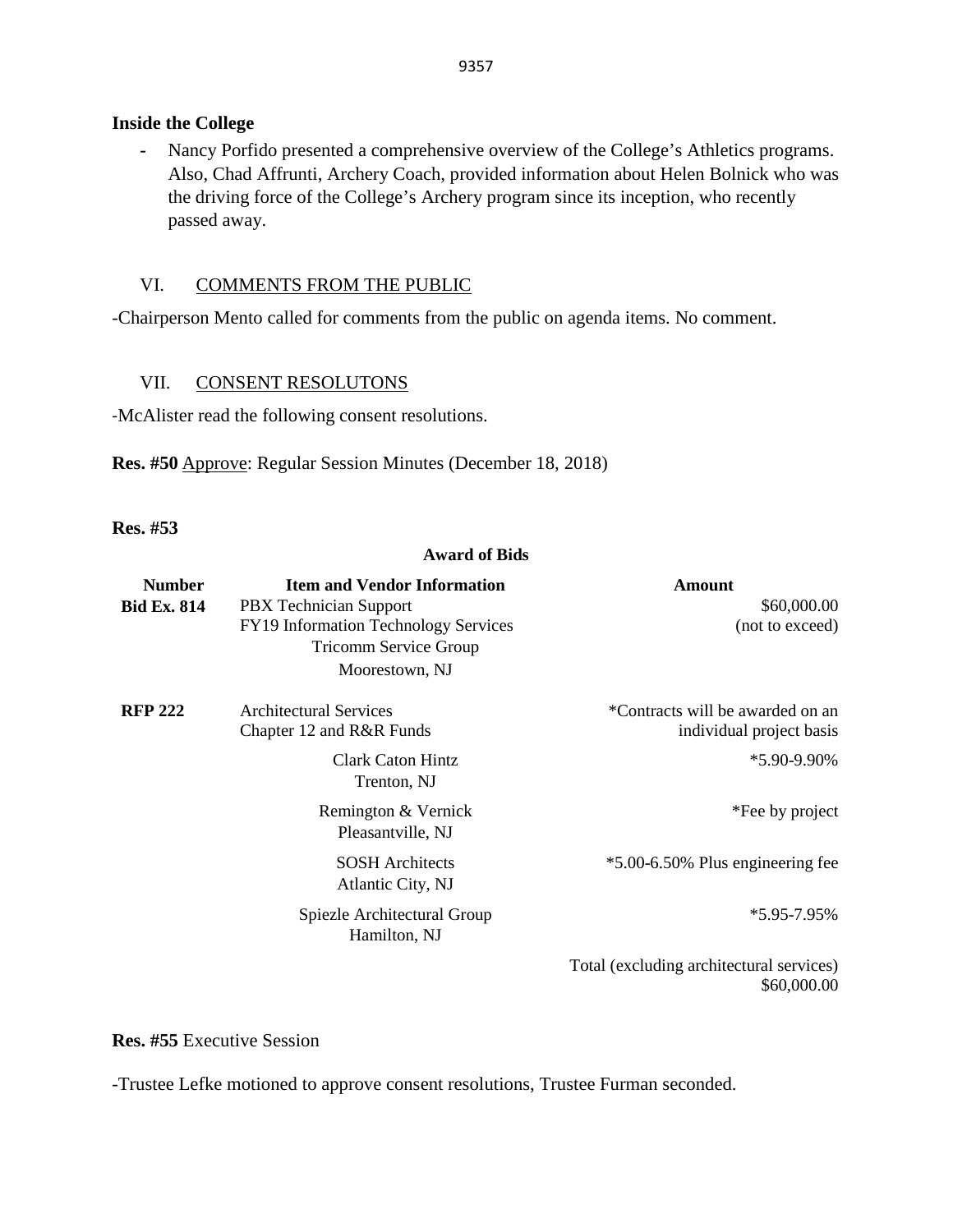ROLL CALL: ALL AYES NO NAYS ABSTENTIONS

Motion carried.

### VIII. BUDGET REPORT

- Chairperson Mento asked Trustee Byrne to provide a budget report as part of regular resolutions.

### IX. REGULAR RESOLUTIONS

**Res. #2** FY18 Financial Statement for twelve months ended June 30, 2018.

Trustee Byrne reported the following:

-This is the final FY18 Board Report. There are minimal changes from the draft report presented last month. The College earned 97.6% of budgeted revenues and expended 96.3% of budgeted expenses. The College used \$490,430 of fund balance plus \$179,308 for encumbrances carried forward to FY19 which is \$513,356 less than the revised fund balance approved by the Board.

-The FY18 CAFR is delayed due to the implementation of GASB Statement No. 75. Information is needed from the State of New Jersey in order to comply with GASB 75 reporting requirements. The State released the report in mid-January; however, they issued a statement last week that additional information is required and that Treasury will release a supplemental schedule. Management hopes to bring the FY18 CAFR to the Board in February, but this will depend on the timing of the State's supplemental report release.

-Trustee Byrne motioned to approve Resolution #2, Trustee Torres seconded.

ROLL CALL:

ALL AYES NO NAYS NO ABSENTIONS

Motion carried.

**Res. #51** FY19 Financial Statement for six months ended December 31, 2018.

Trustee Byrne reported the following:

-As of December 31, 2018, the College has earned 53.6% of budgeted revenues and expended 50.6% of budgeted expenditures. FY19 Summer enrollment is above budget by 5.5%, while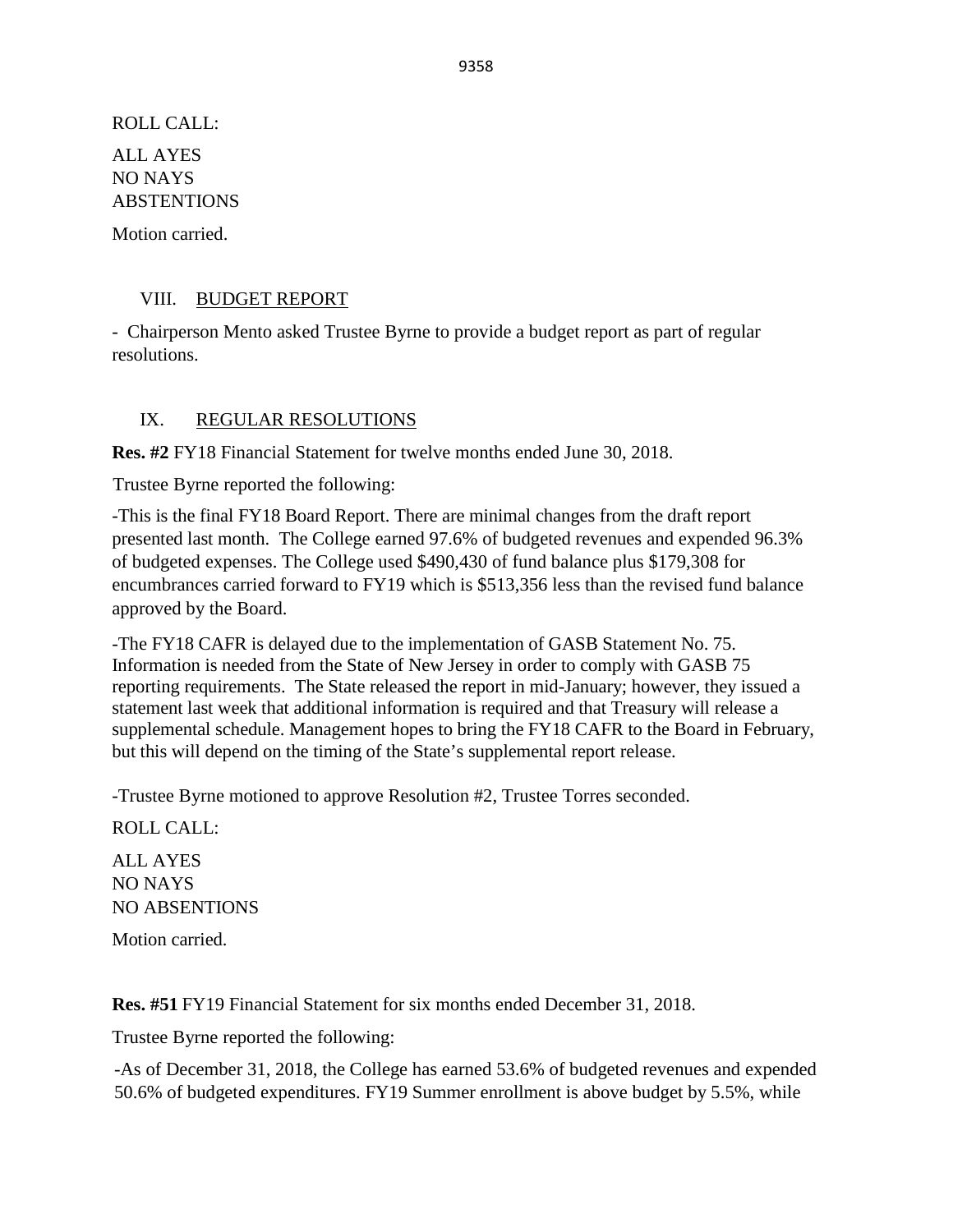FY19 Fall credit enrollment is below budget by 4.6%. Net Fall and Summer tuition and fees revenue shortfall is \$446,541. Revenue is tracking down .7% versus a budgeted increase of .1%. Overall expenses are tracking 1.5% less than last year which is in line with the 1.4% budgeted decrease.

-Although there is a net Fall and Summer revenue shortfall, there are savings on the expense side to offset the revenue shortfall. Management is monitoring revenue and expenses and, at this point, expects to be within the budgeted margin.

-Trustee Byrne motioned to approve Resolution #51, Trustee Money seconded.

ROLL CALL: ALL AYES NO NAYS NO ABSENTIONS

Motion Carried.

**Res. #54**

### **Official Naming of the Publications Office Donated In Memory of Gerri Black**

**WHEREAS**, the Budget Finance and Audit Committee, in collaboration with the Ad Hoc Naming Committee, recommended and the Atlantic Cape College Board of Trustees approved the Named Giving Opportunity for the Publications Office, G-111 within the Student Center on the Mays Landing Campus as approved in Resolution #17 on September 27, 2016, and;

**WHEREAS**, this naming opportunity is part of the Atlantic Cape Foundation's Naming Opportunities Campaign, and;

**WHEREAS**, the Atlantic Cape Foundation has successfully obtained commitment from an anonymous donor based on the approved Named Giving Opportunities for the Publications Office, G-111.

**THEREFORE BE IT RESOLVED**, that the Board of Trustees of Atlantic Cape Community College hereby approves naming the Publications Office, G-111 in the Student Center on the Mays Landing Campus as the "Publications Office Donated In Memory of Gerri Black".

-Trustee Byrne motioned to approve Resolution #54, Trustee Furman seconded.

ROLL CALL:

ALL AYES NO NAYS NO ABSENTIONS

Motion carried.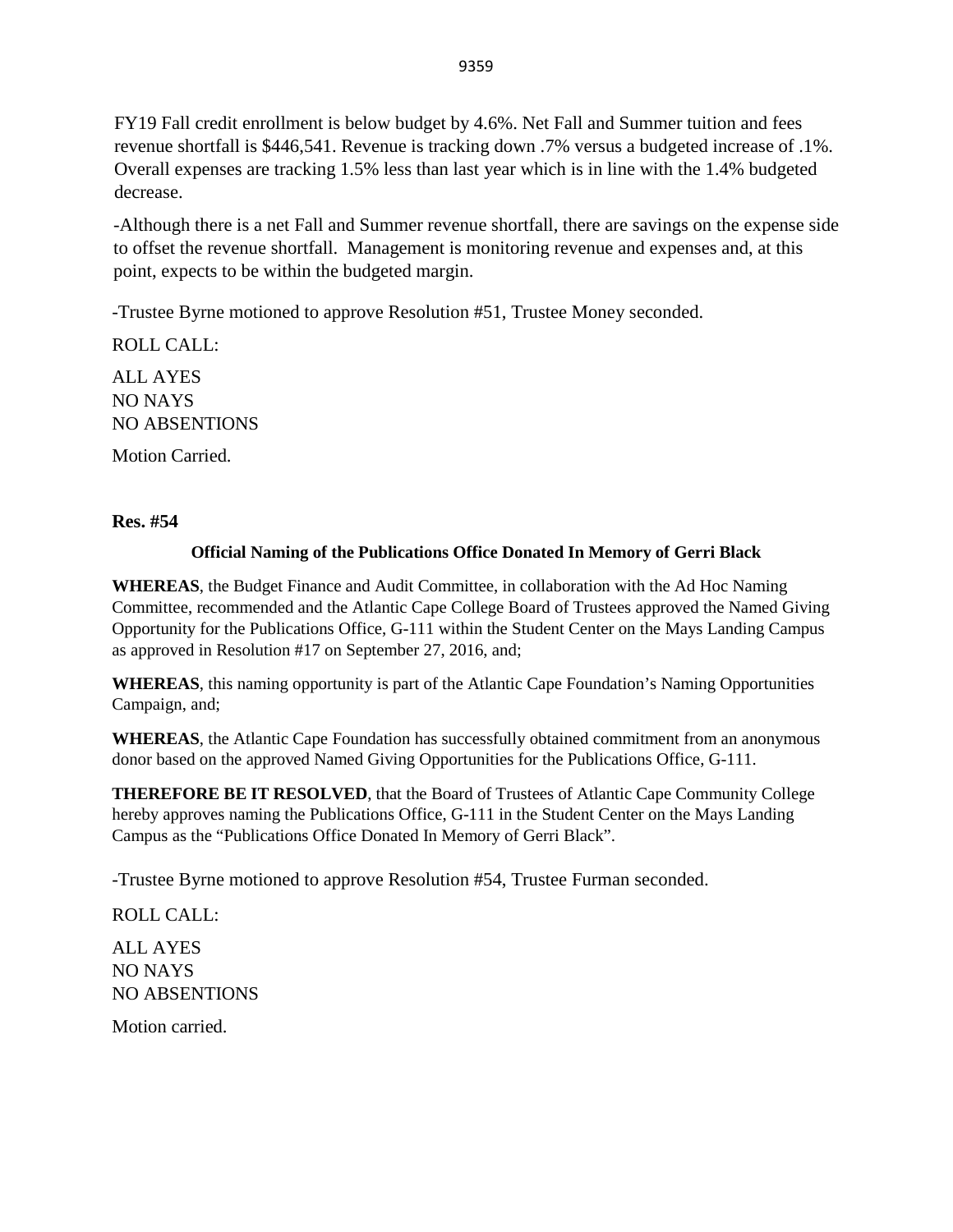**Res. #52**

#### **Retirement Mr. Timothy Cliggett**

**WHEREAS**, Timothy Cliggett was hired as a Grounds Labor Maintenance Worker in Facilities on August 24, 2005 and promoted to Maintenance Mechanic I on October 1, 2015 and;

**WHEREAS**, the recipient of numerous Perfect Attendance awards, Mr. Cliggett has been characterized as being conscientious, dependable and cooperative and;

**WHEREAS**, Mr. Cliggett's dedication is evident through his assistance and support of events such as the 2006 Cape May County Campus Job Fair, Cape May County Campus 4-H Fair, New Student Day programs, clean-up from Hurricane Irene, and the 2009 major snow storm and;

**WHEREAS**, the Wildwood resident has indicated his desire to retire from Atlantic Cape Community College.

**THEREFORE BE IT RESOLVED** upon the recommendation of the President that the Board approve the retirement of Mr. Cliggett effective March 1, 2019.

**BE IT FURTHER RESOLVED** that the Board extends to Mr. Cliggett its best wishes and appreciation for over 14 years of service to Atlantic Cape Community College.

-Trustee Parker motioned to approve Resolution #52, Trustee Lefke seconded.

ROLL CALL: ALL AYES

NO NAYS NO ABSENTIONS

Motion carried.

### X. COMMITTEE REPORTS

a. PERSONNEL AND BOARD DEVELOPMENT

-No incidents to report under Cunningham Ruiz Bill.

### XI. FOUNDATION REPORT

Trustee Furman reported the following:

-The 36<sup>th</sup> Annual Restaurant Gala is Thursday, March 14 at Harrah's at the Waterfront Conference Center starting at 6:30pm. Tickets are \$225 per person. Invitations have been mailed and promotion has begun. Mark Giannantonio, President and CEO of Resorts Atlantic City is the Community Honoree, and our ACA alumni Honorees are Kelsey and Kim Jackson, owners of Kelsey's Restaurant on Pacific Avenue and Kelsey and Kim's Southern Cuisine on Melrose Avenue near Gardner's Basin in Atlantic City. We anticipate 850 people attending the event. We have confirmed 42 restaurants and 5 distilleries from Atlantic and Cape May counties.

-The Foundation awarded \$628,000 in total scholarships in 2018, with approximately 25%